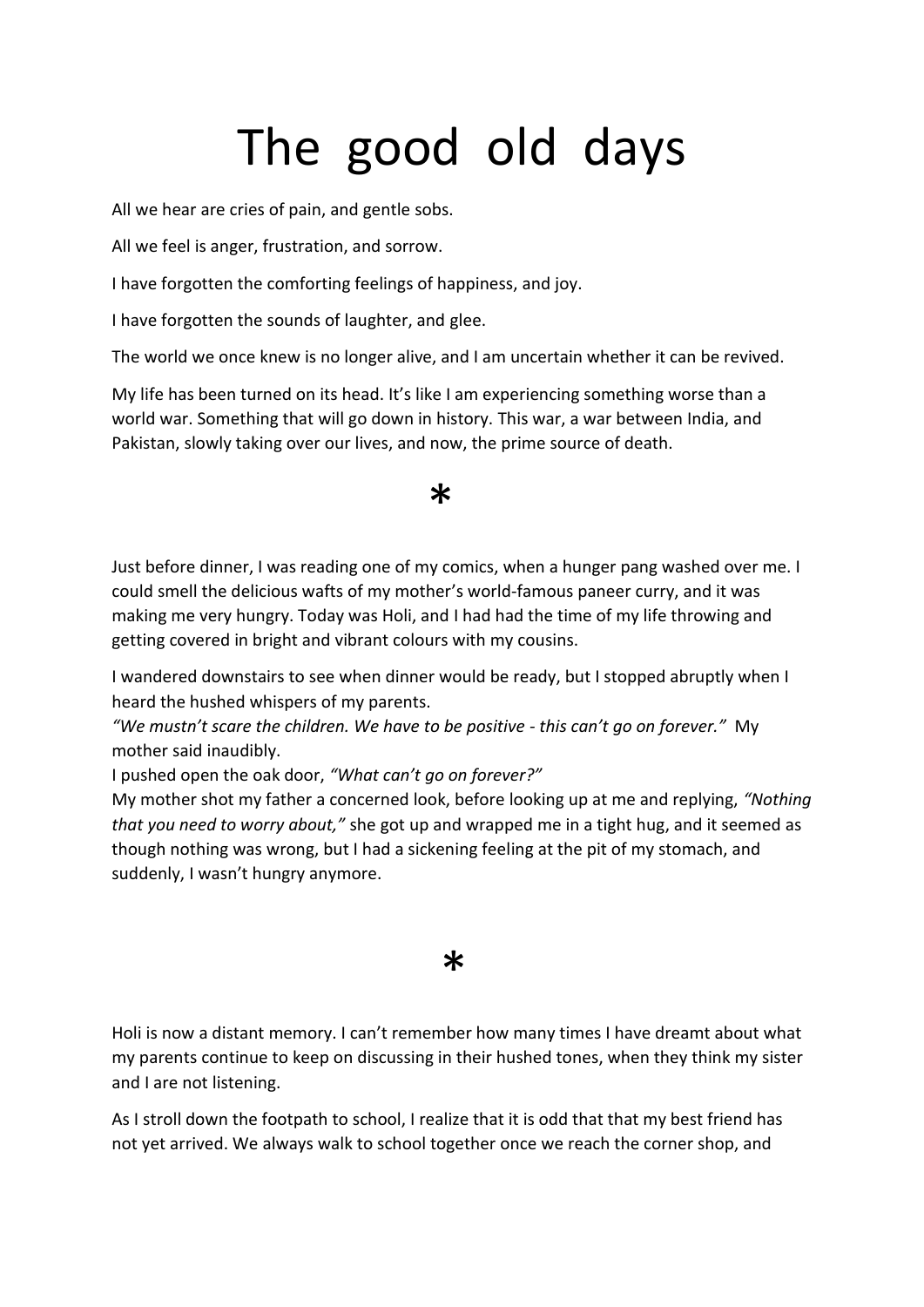sometimes if we are lucky, and have saved some paisa, we would buy some jalebi for our break, and after school.

When I walked through the school gates, I ran to a nearby teacher, and asked, *"Excuse me Ma'am, I was wondering; where is Ina?"*

*"Ina has moved to the other side,"* she replied.

*"What do you mean the other side? Why didn't she tell me? I'm her best friend!"* I exclaimed. Ma'am gave me a sorrowful glance, but then rushed away. Suddenly, the feeling of unease, which had been buried inside me for many months now, resurfaced once again.

## $\star$

I tried to sleep, but I was too restless. There were rumours about the partition of India, and how Hindu's, like myself, were being killed and looted, and having to hide and leave the newly separated country, Pakistan.

As if on cue, my father came into my room, trying to be as quiet as possible, so he did not awaken my sister.

*"Eashwar, I have to tell you something,"* he said, as if he was afraid to speak, *"Have you heard about the partition of India? Now, we are no longer living in India, but in Pakistan." "Yes, Papa. I have heard. We are Hindus, so will we have to leave?"* I questioned, unnerved. *"Unfortunately, we will. We will leave at midnight tomorrow night. I know it is hard, but it is what has to be done. I'm sorry."* He bent down, and gave me a hug, which instantly made me feel safe. I had tears streaming down my face, but as much as I didn't want to leave home, I knew it was better than getting killed.

*"Papa, will we make it to India alive?" I squeaked.*

*"I don't know, Eashwar. I don't know."*

I cried. I cried like I had never cried before. I was finally admitting to myself that I was scared. I was the kind of girl who would never cry; a tough girl, but I knew after this night, I had to be brave for my sister, for my parents, but most of all, for myself. We may not make it out alive, but I know we will do everything within our power to try.

I had confided my sister in my worries, a couple of months back, but Papa had asked me not to tell her, and said that he and Mother would, when we were all together – like a family, for maybe the last time.

## $\star$

I helped my sister pack few of her clothes, one of her favourite toys, and most importantly, a family portrait. At seeing our family so happy in the photo, tears sprung to my eyes. Our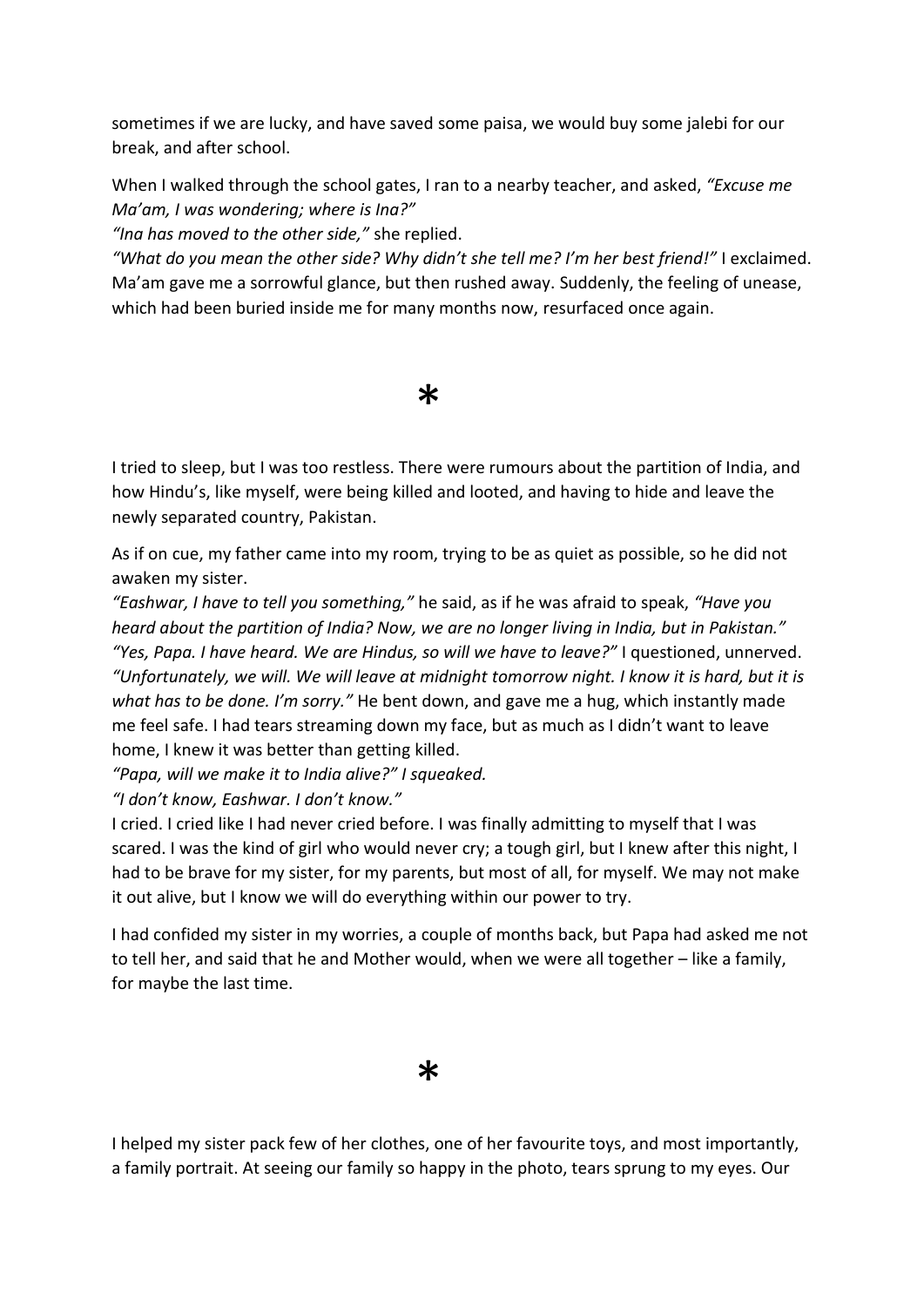family, and many others were being torn apart, and it was insufferable. My sister had rolled up into a ball on her bed and sobbed. She would miss our home as much as I did. We lived on over 200 acres, and we were the head of the village. We would miss everyone. All our maids, gardeners and workers, have all become our close friends, and to be losing everything we love, is excruciating.

I felt my-self go weak to the knees. In just several hours we would be taking a horse and cart to the train station, and then taking a train - or rather a blood carriage, all the way to the new India-Pakistan border. I could not believe that our life in Pakistan was slowly coming to an end, and that we would have to re-start in India.

It was pitch black outside. Not nearly as many people kept lights on anymore, as if in fear of being discovered, then looted. It was nearly midnight, we had heard that usually attacks happen at night, so we were all packed, and were about to leave.

Without a warning, our door was broken down, and I could hear the sounds of gunshots. My Mother had spoken to my sister and I before, and had warned us that something like this may happen. She had said in her soothing voice that I had to get my sister and I as far away from the house as possible, and try to get to the train. We had been given our train tickets and been told to board the train even if my parents weren't able to follow us. I longed to stay behind with Mother and Father, but I knew it was unwise. I grabbed my sister's hand and sprinted for the back door, with one quick glance back at our house, my sister and I sped away on foot instead of in a horse and cart, silently praying.



We were perched behind a rock, my sister, Amrit, and I waiting for the attackers to move away, so we could board the train. I had been constantly looking behind me, to see if I could spot my parents, but they were nowhere to be seen. Amrit had seemed to notice my constant obsession, but said nothing of it. I think she was almost scared to say it, in case, by saying it, it would come true.

One of the scary people in front of the train said something muffled that I could not hear, then the others moved away.

*"Now's our chance,"* I whispered to Amrit. She peered behind us once, before disappointedly nodding in agreement.

We carefully scurried up to the train, and showed the conductor our tickets. He nodded, and ushered us inside. I decided it would be best to hide somewhere in a carriage, instead of just sitting on the bench. The carriage door slid open, and I held my breath. Amrit and I were in a reasonable hiding place but, I couldn't help asking myself, *will it be enough?* I had no time to think this through, because Amrit jumped out of her hiding place, even with my restraint, *"Amrit!"* I hissed. If she had heard me, then she made no sign to acknowledge

it. She jumped out and hugged the people who walked through.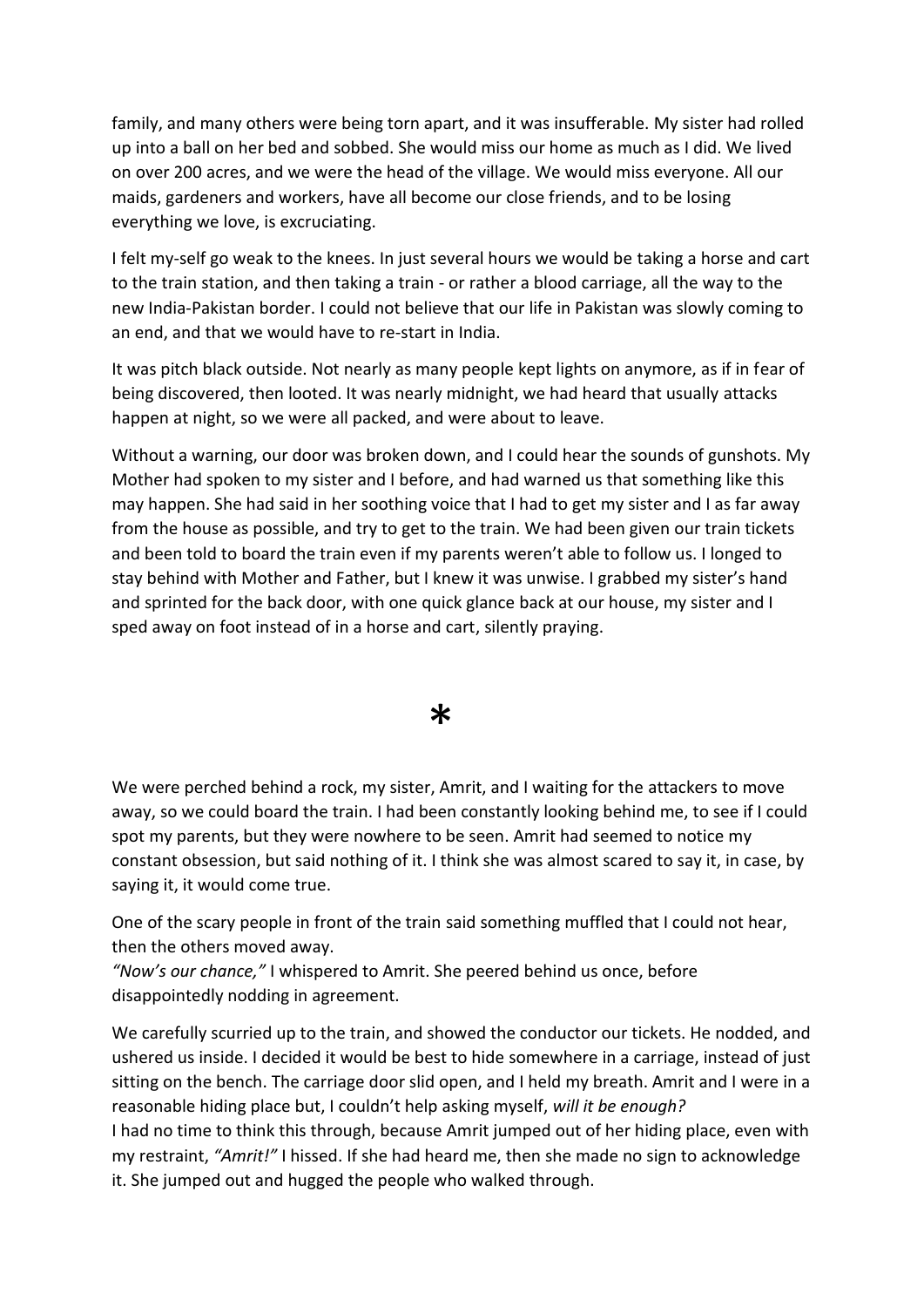I breathed a huge sigh of relief, and joy. It was Mother and Father! I was ecstatic! They wrapped us in tight hugs before telling us we had hidden well, and that after our twelvehour journey, we would have a lot of running to do, so we will be grateful for the long sit. Mother squeezed in with Amrit and I, and Father hid in another similar place. It was quiet for a while, but I knew it wasn't going to be a quiet smooth journey.

## \*

I couldn't resist the urge to peek out from my hiding spot. Mother, Father, and Amrit were all asleep, but I was too paranoid to go back off to sleep, after my incredibly disturbing nightmare. As soon as I peeked out, I immediately wished I hadn't. All the sounds from my nightmare, hadn't been a nightmare. In our carriage, from my hiding place, was something I would never have imagined in my wildest of dreams. I instantly understood why carriages are now called blood carriages, and I prayed for my family, and best friend to make it alive. With the thought of Ina, I stopped short, this was the first time I was realising how much I longed for the old days with her.

## \*

We had arrived at a station, and many people got off. I asked Mother if we had to get off here too, but she simply shook her head and pressed her fingers to her lips, signalling me to stay quiet.

I silently gasped as our carriage door creaked open, and large men came in, one of them said, *"Nothing to see here, no one's in here."* I breathed a sigh of relief – we were alive, for now.

Roughly after about six hours, I drifted off to sleep, but was awoken with a start, when the train lurched forward, and then halted. Father had squeezed in next to mother, and they were trying to wake up Amrit.

As soon as Father noticed that I was awake, he whispered, *"We have reached, but we can't be noticed getting off the train. We are trying to wake up Amrit, without scaring her too much that she will make much noise."*

I nodded, and then began to help. She finally awoke after several tries. We explained to her what was happening, and she nodded sleepily.